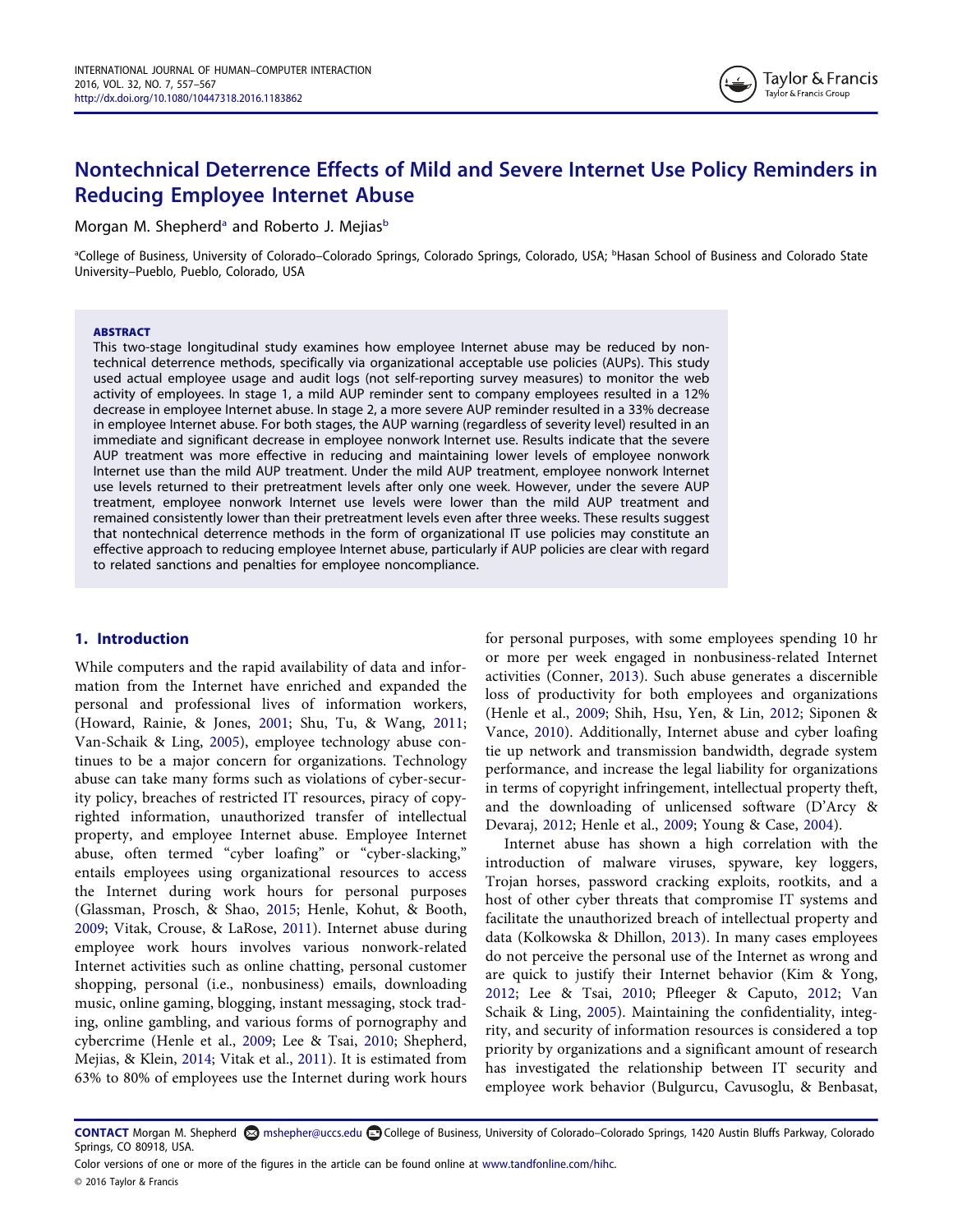[2010](#page-9-2); D'Arcy & Devaraj, [2012;](#page-9-1) Shih et al., [2012;](#page-10-8) Siponen & Vance, [2010\)](#page-10-9). Subsequently, there has been increased attention focused on compliance with federal and organizational IT use policies and the abuse of IT resources by employees (Shih et al., [2012](#page-10-8); Warkentin, Johnston, & Shropshire, [2011\)](#page-10-14). While it is not clear as to where the pendulum swings along the "beneficial use versus abuse" continuum regarding Internet access, it is reasonable to assume that employee Internet abuse is detrimental to organizations on several levels (Shepherd & Klein, [2012](#page-10-15); Shih et al., [2012](#page-10-8)).

Organizations have attempted to reduce employee Internet abuse by the use of monitoring and the enforcement of IT acceptable use policies (AUPs) via sanctions and penalties for employee noncompliance (Pfleeger & Caputo, [2012;](#page-10-13) Shih et al., [2012](#page-10-8)). Given the high probability of a security breach due to employee Internet abuse, it would be prudent to investigate methods to manage and reduce its occurrence and minimize a range of potentially negative outcomes (Glassman et al., [2015](#page-10-3); Henle et al., [2009](#page-10-4); Kolkowska & Dhillon, [2013;](#page-10-11) Warkentin et al., [2011\)](#page-10-14).

The current article summarizes the results of a two-stage longitudinal study that investigates employee Internet abuse and how it can be reduced by nontechnical deterrence methods, specifically via organizational AUPs. The first stage of the study utilized a "mild" AUP reminder to employees that organizational IT resources were to be used for business purposes only. In the second stage, conducted approximately one year later, a more "severe" AUP reminder informed employees that their Internet activity was being monitored and that penalties and sanctions would be imposed for employee noncompliance to the AUP policy. The results of these two field experimental treatments were analyzed to determine their respective effects on deterring or reducing the level of employee Internet abuse. Of note is that much of the prior research regarding IT use policies and deterrence measures for employee noncompliance regarding Internet abuse relied upon perceptual or self-reported surveys. The current research utilized actual employee Internet usage data and aggregate audit logs to analyze the effect of nontechnical deterrence measures upon employee nonwork Internet usage. We believe that this study makes a needed contribution to the literature in the areas of deterrence theory and the effects of nontechnical deterrence methods upon employee Internet abuse.

In the following sections of the article we review the literature for our theoretical framework, develop a research model and related hypotheses, discuss the research methodology used to test our hypotheses, and finish with a discussion of our results, implications, and conclusion.

# 2. Prior Research and Theoretical Framework

Prior research has examined several approaches to addressing and mitigating employee Internet abuse. These methods include establishing "acceptable use policies" (AUP) with regard to appropriate Internet usage (Glassman et al., [2015;](#page-10-3) Shepherd & Klein, [2012\)](#page-10-15), generating employee awareness via SETA (security, education, training, and awareness) programs (Mejias & Balthazard, [2014;](#page-10-16) Mejias & Harvey, [2012\)](#page-10-17), and enforcing employee compliance via deterrence measures (D'Arcy & Devaraj, [2012;](#page-9-1) D'Arcy, Hovav, & Galletta, [2009;](#page-10-18) Herath & Rao, [2009](#page-10-19)). The incorporation of formal employee

AUP with regard to Internet use is frequently utilized as a form of cyber security to enforce employee compliance (Bulgurcu et al., [2010](#page-9-2)). Since compliance with IT use policies is essential to strengthening IS security, understanding compliance behavior is crucial for leveraging organizational human capital (Bulgurcu et al., [2010;](#page-9-2) Pfleeger & Caputo, [2012](#page-10-13)) and raising employee awareness to the dangers related to Internet abuse (Henle et al., [2009](#page-10-4); Mejias & Harvey, [2012](#page-10-17)).

Underlying the need to enforce employee compliance and reduce Internet technology abuse has been the concept of deterrence. Deterrence has been defined as the use of punishment or consequences to deter individuals from committing some prohibited, restricted, or illicit activity (Becarria, [1963](#page-9-3); D'Arcy & Devaraj, [2012](#page-9-1); D'Arcy & Herath, [2011\)](#page-10-20). Much of the prior research in IT deterrence focuses on fear-based mechanisms, formal sanctions, and punishment for employee noncompliance (D'Arcy & Devaraj, [2012;](#page-9-1) D'Arcy et al., [2009\)](#page-10-18). While the extant research affirms the effectiveness of sanctions and punishment as effective deterrents, a substantial variance remains in many studies indicating that deterrence theory alone may not provide a complete understanding of technology misuse (D'Arcy & Devaraj, [2012](#page-9-1)). Within this context we considered previous Information System (IS)-related theoretical frameworks to better understand how employee Internet abuse may be mitigated or deterred.

There are numerous theory-based and empirical-based studies on employee technology use, compliance, and deterrence, suggesting that this area of research is becoming increasingly important (D'Arcy & Devaraj, [2012;](#page-9-1) Herath & Rao, [2009](#page-10-19); Shih et al., [2012;](#page-10-8) Shu et al., [2011](#page-10-1)) to both researchers and practitioners. For the current study we found three theoretical frameworks that may complement the deterrence literature in understanding employee Internet abuse. Our research found that General Deterrence Theory (GDT) (Beccaria, [1963](#page-9-3); D'Arcy & Herath, [2011](#page-10-20)), Rational Choice Theory (RCT) (Becker, [1974;](#page-9-4) D'Arcy & Devaraj, [2012\)](#page-9-1), and Agency theory (Eisenhardt, [1989](#page-10-21); Jensen & Meckling, [1976\)](#page-10-22) provided relevant theoretical frameworks for the current study in understanding technology abuse and deterring employee Internet abuse in particular.

All three theoretical frameworks possess components that consider penalties and consequences for noncompliance behavior in the workplace. Since GDT is based in part on many of the precepts of RCT, there were several areas of commonality that proved insightful in understanding employee Internet abuse, compliance, and deterrence. Both GDT and RCT provide similar components that consider the severity of the deterrent (e.g., cost, penalty) against the illicit behavior and the probability that such a cost or penalty will be administered. Agency theory complements this commonality with GDT and RCT by seeking to explain "compliance" in relation to communication uncertainty and goal incongruence. All three theories seek to understand appropriate IT use behavior (i.e., compliance with IT use policies) and seek to provide incentives or deterrents to encourage appropriate employee workplace behavior.

#### 2.1. General Deterrence Theory

Deterrence theory is one of the most widely applied theories related to behavioral IS studies and provides a prominent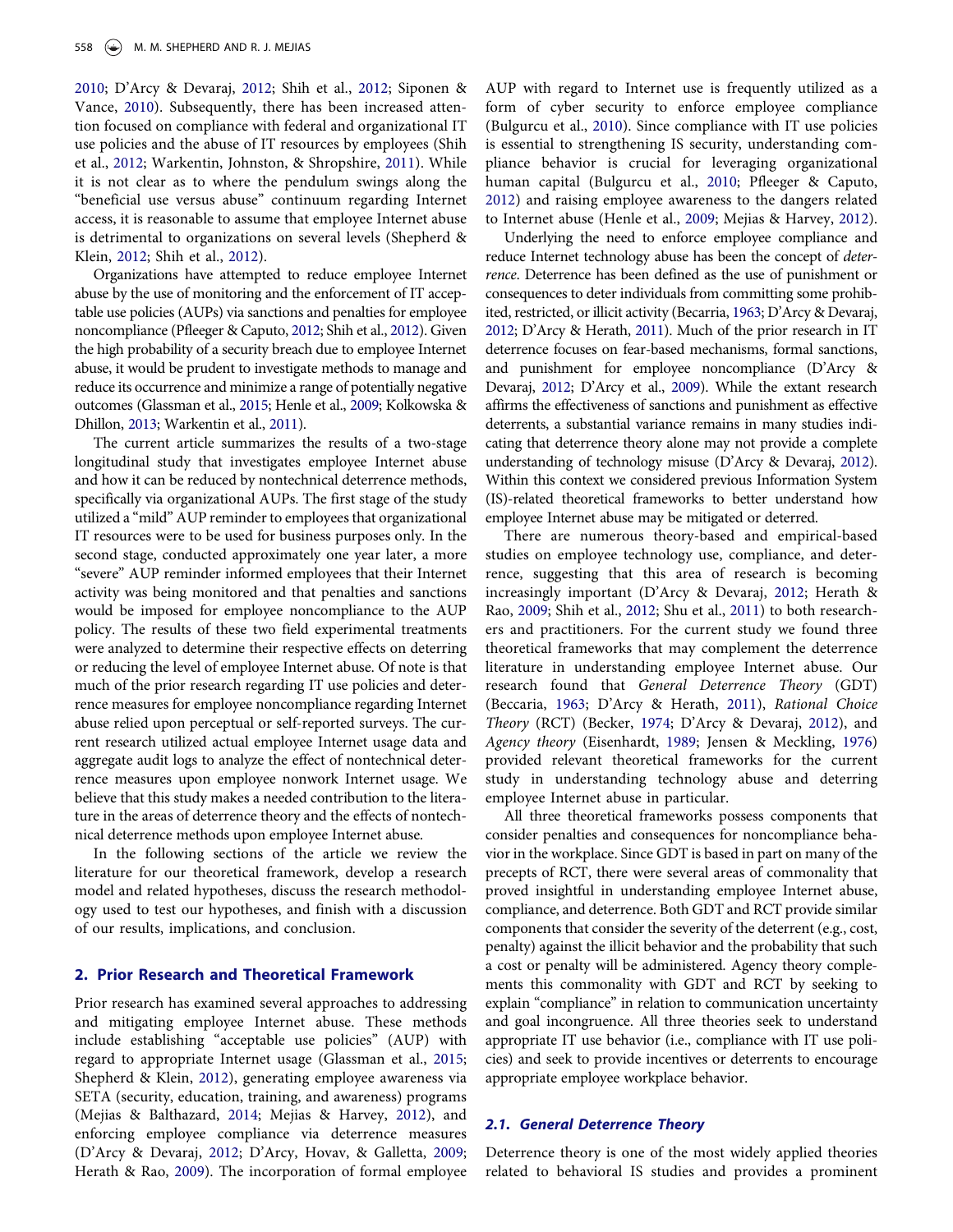theoretical perspective to employee Internet abuse (D'Arcy & Devaraj, [2012;](#page-9-1) D'Arcy & Herath, [2011](#page-10-20)). Classical deterrence theory focuses on formal or legal sanctions that seek to prevent or discourage potential offenders from behaving in a particular manner (Gibbs, [1975](#page-10-23)). GDT posits that the greater the perceived certainty, severity, and swiftness of sanctions imposed upon an individual for an illegal or illicit act, the more individuals will be deterred from committing that act (Beccaria, [1963](#page-9-3); D'Arcy & Herath, [2011\)](#page-10-20). Contemporary deterrence theory is based upon a "rational choice" view of human behavior and posits that individuals will first consider the anticipated risks, penalties, and costs of any formal or informal sanctions before deciding on whether or not to engage in a particular unauthorized or illicit activity (D'Arcy & Herath, [2011](#page-10-20); Pratt, Cullen, Blevis, Daigle, & Madensen, [2006](#page-10-24)). Research has used deterrence theory as a theoretical foundation to predict employee behavior in the workplace that may be supportive or noncompliant with organizational AUP and IS security policy (Chen, Ramamurthy, & Wen, [2012](#page-9-5); D'Arcy & Herath, [2011\)](#page-10-20).

The mechanisms for deterrence consist of two dimensions: detection probability (or certainty) and sanction severity (Paternoster & Simpson, [1996](#page-10-25); Wenzel, [2004](#page-10-26); Li, Zhang & Sarathy, [2010\)](#page-10-27). Both dimensions are related to an individual's perception of the probability that they will be "caught" committing an unauthorized or illicit activity rather than their perception of the actual detection probability and related severity of sanctions. Therefore, there are two key assumptions that underline the concept of deterrence: (1) that specific punishments imposed on offenders will deter or prevent individuals from committing further crimes; and (2) that the fear of such punishment will prevent others from committing similar crimes or illicit activities (D'Arcy & Devaraj, [2012](#page-9-1); D'Arcy & Herath, [2011\)](#page-10-20).

Deterrence may refer to both technical and nontechnical measures. Technical measures refer to access control, strong passwords, firewalls, antivirus software, encryption, intrusion detection systems (IDSs), and redundant networks to name a few (Mejias & Balthazard, [2014](#page-10-16); Sawik, [2013;](#page-10-28) Whitman & Mattord, [2012](#page-10-29)). Nontechnical measures refer to employee Internet use policies, SETA programs that educate employees of the cyber-attack implications of noncompliance (Ciampa, [2012](#page-9-6); Mejias & Balthazard, [2014](#page-10-16); NIST, 2006), and the monitoring of employee activity via audit logs. However, when user audit logs and IT video monitoring are employed to track employee compliance with organizational IT use policies, research studies have shown that workplace satisfaction decreases when these particular types of deterrence measures are employed (Shepherd et al., [2014\)](#page-10-7). Nontechnical remedies may also refer to legal actions such as prosecution, incarceration, fines, and employment termination. Despite its solid foundation in criminology and empirical research, deterrence theory may not fully explain the phenomenon of employee Internet abuse (D'Arcy & Herath, [2011;](#page-10-20) Paternoster & Simpson, [1996;](#page-10-25) Pratt et al., [2006](#page-10-24)).

#### 2.2. Rational Choice Theory

The Pasternoster–Simpson model of corporate crime, also known as the RCT, is based upon the subjective and theoretically expected utility or benefit of an outcome (Paternoster & Simpson, [1996](#page-10-25)). RCT uses a neoclassical economic approach to explain how individuals make decisions when faced with various options (Bulgurcu et al., [2010\)](#page-9-2). RCT suggests that potential offenders consciously consider the related costs and benefits in deciding whether to commit a particular deviant or illicit act (Beccaria, [1963](#page-9-3); Bulgurcu et al., [2010;](#page-9-2) D'Arcy & Herath, [2011\)](#page-10-20). RCT has two basic assumptions: (1) that decisions to commit an illicit act consider both the costs (i.e., penalties) and the benefits of the act; and (2) that this decision is affected by the decision-maker's perceived expectations of the related benefits and cost of that act (Li et al., [2010](#page-10-27)). For example, Becker ([1974](#page-9-4)) states that a criminal will adopt a rational and economic choice perspective by seeking to maximize their expected benefit(s) from an illicit or illegal activity that, hopefully, will be in excess of the expected cost of punishment. In essence, the intention to commit corporate crime or illicit activity within an organizational setting may be the function of the following factors (Paternoster & Simpson, [1996\)](#page-10-25):

- Perceived benefits of the action for oneself
- Perceived formal sanctions directed against oneself
- Perceived informal sanctions directed against oneself
- Feelings of shame or self-imposed punishment
- Moral inhibitions against committing the act
- Perceived benefits of the action for the firm
- Perceived formal sanctions directed against the firm
- Perceived informal sanctions directed against the firm
- Perceived loss of prestige for the firm
- The organizational context of the firm

RCT provides a foundation for GDT and would be useful in understanding employee Internet abuse, compliance, and deterrence, particularly with regard to the white collar workers in our study. With regard to Internet technology abuse, employees may likely abuse Internet access if the related risks and costs can be justified by the perceived benefits from engaging in Internet abuse. Because RCT provides a concise and logical explanation of rational decision-making, it has been adapted to various individual, social, and economic contexts to explain a range of deviant behaviors such as income tax evasion, juvenile delinquency, theft, drunk driving, and the motivation behind corporate crime or white collar crime (Bulgurcu et al., [2010](#page-9-2); Li, Zhang, & Sarathy, [2010](#page-10-27); McCarthy, [2002](#page-10-30); Paternoster & Simpson, [1996\)](#page-10-25).

However, some major shortcomings of RCT include the fact that employees are strongly influenced by their individual preference and perception of relative costs and benefits (Bulgurcu et al., [2010;](#page-9-2) Becker, [1974](#page-9-4)). Additionally, the relative "costs" and "benefits" perceived by the individual decision-maker may not always be monetary in nature; they could be cultural, social, or behavioral (Bulgurcu et al., [2010;](#page-9-2) McCarthy, [2002\)](#page-10-30). Since users are the weakest link in information systems, deviant behavior by individuals continue to constitute the biggest impact on the security of an organization when employees visit nonwork-related websites and download nonwork-related software (Li et al., [2010](#page-10-27)). In this context, an employee's decision whether to comply with an organizational AUP or engage in unauthorized and deviant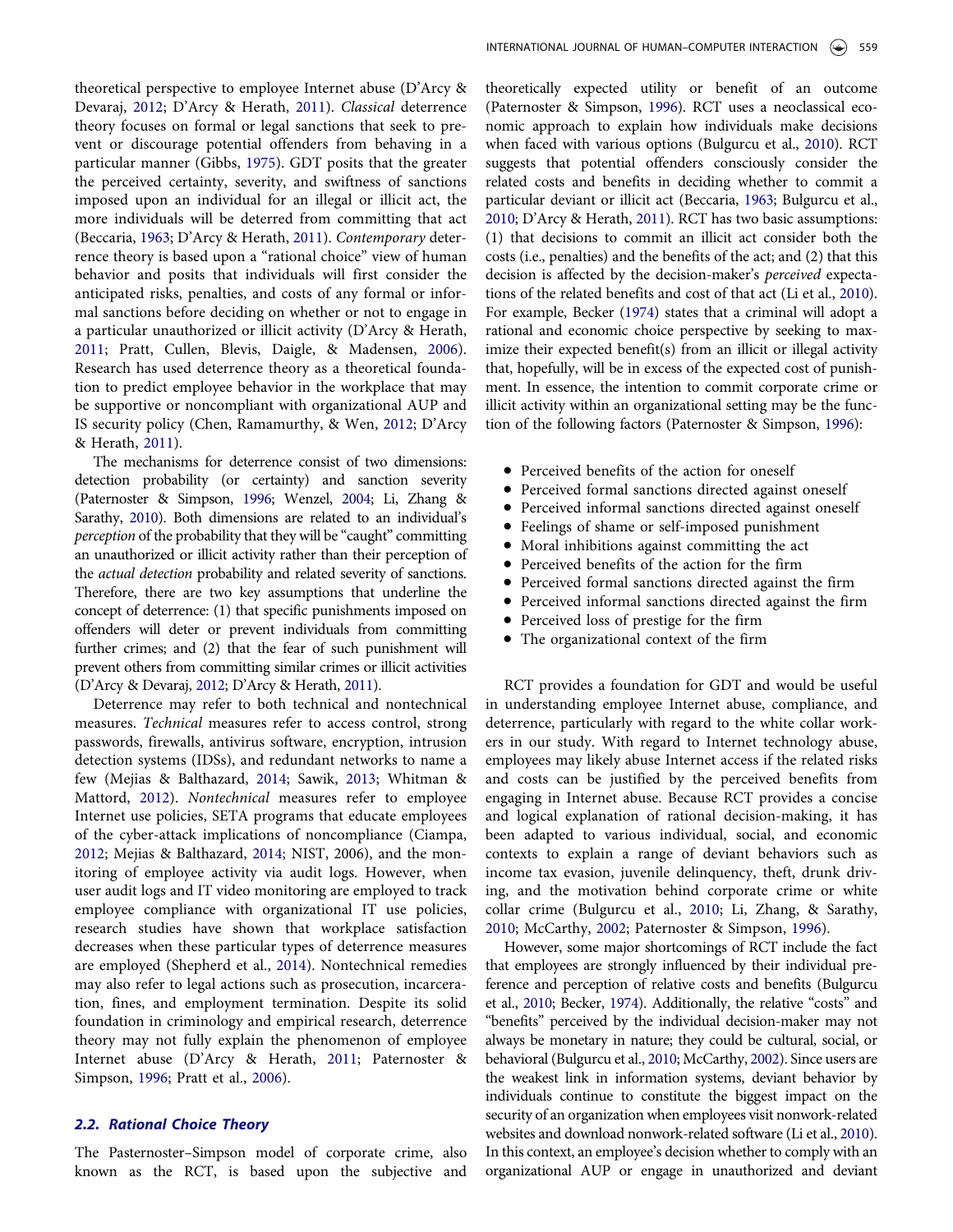behavior (i.e., employee Internet abuse) may constitute a real threat to organizational productivity and cyber security.

# 2.3. Agency Theory

The most common form of Agency theory (aka the Principal–Agent theory) is when the owner (principal) of organizational resources hires or employs another party (agent) to perform some prescribed work or task according to a mutually agreed contract (Eisenhardt, [1989\)](#page-10-21). Agency relationships are instituted whenever one party depends on another party to undertake or complete some action on their behalf (Jensen & Meckling, [1976](#page-10-22)). If such an agreement is made under uncertainty (due to incomplete information or poor communication), between the principal and the agent, information asymmetry and goal incongruence about intended goals occur (Eisenhardt, [1989;](#page-10-21) Glassman et al., [2015\)](#page-10-3). Specifically, the goal(s) of the agent may prove to be inconsistent with the goal(s) of the principal. Information asymmetry puts principals (i.e., organizations) at a disadvantage because they are faced with a pool of agents (i.e., employees) who are exhibiting undesirable characteristics (i.e., employee Internet abuse).

Goal incongruence in Agency theory with regard to employee Internet abuse also occurs when an employee (agent) uses the principal's resources (i.e., company Internet resources) for cyber loafing, which is in conflict with the goals and productivity of the employer (agent). Several methods to address this agency problem with regard to employee Internet abuse include monitoring employee web activities, maintaining audit logs that record the websites that employees have visited, and developing white lists (work appropriate) and black lists (nonwork inappropriate) for organizational websites (Eisenhardt, [1989;](#page-10-21) Glassman et al., [2015](#page-10-3); Herath & Rao, [2009;](#page-10-19) Shih et al., [2012](#page-10-8)). Agency theory contributes to our understanding of the need to address cyber loafing to verify appropriate behavior in the workplace and deter IT and employee Internet abuse. Agency theory has also been used to explain compliance with information security policies with regard to noncompliance penalties, social pressure from fellow workers, and the perceived effectiveness of one's security behaviors (Herath & Rao, [2009;](#page-10-19) Li, Zhang & Serathy, [2010\)](#page-10-27).

Agency theory, however, is limited in its explanatory power. Specifically, principals (i.e., owners) delegate authority or responsibility to a manager who acts on their behalf. However, managers who act on behalf of principals often cannot easily monitor their agents (i.e., employees) and enforce expected actions (i.e., compliance with AUPs). Cyber loafing and other forms of employee Internet abuse may occur because organizations do not specifically address this particular agency problem and, subsequently, do not verify whether employees have been using Internet resources appropriately Glassman et al., [2015\)](#page-10-3).

# 3. Research Model and Hypotheses

While any viable information security program incorporates the implementation of both technical and nontechnical controls, nontechnical deterrence measures have been shown to be costeffective in preventing employee IT abuse (D'Arcy & Herath, [2011;](#page-10-20) Mejias & Balthazard, [2014](#page-10-16); Png, Wang, & Wang, [2008](#page-10-31)). In addition to SETA programs, ISA (information security awareness) initiatives and Internet AUPs that monitor employee activity have been shown to be effective in reducing various types of employee Internet abuse (Bulgurcu et al., [2010;](#page-9-2) Henle et al., [2009\)](#page-10-4). Internet use policies and related sanctions are considered to be the first line of deterrence or intervention in encouraging employees to become mindful of the appropriate use of organizational IT resources (Li et al., [2010;](#page-10-27) (Johnson & Ugray, [2007](#page-10-32); Kolkowska & Dhillon, [2013\)](#page-10-11). In the following section we examine the use of two nontechnical deterrence measures and their respective effects upon reducing nonwork Internet traffic as a form of employee Internet abuse. We discuss the effect of reminders of an AUP and the severity of the AUP message with regard to how it may affect the frequency and the longevity effect of employee Internet abuse as depicted in [Figure 1](#page-3-0), our General Research Model.

### 3.1. User Reminders of AUP Policy

The monitoring and surveillance of employee Internet usage have been found to be effective in decreasing employee Internet abuse (Henle et al., [2009](#page-10-4); Herath & Rao, [2009](#page-10-19)). However, researchers have suggested that organizations also consider technology use policies as a deterrent to minimize employee Internet abuse (D'Arcy et al., [2009](#page-10-18); Herath & Rao, [2009;](#page-10-19) Kolkowska & Dhillon, [2013\)](#page-10-11). However, such policies must be immediately communicated to correct behaviors that affect employee Internet abuse judgments. Numerous studies indicate that reminding organizational users of technology use policies and related sanctions for noncompliance generates a significant impact upon user behavior and ethical conduct (D'Arcy & Herath, [2011](#page-10-20); Kolkowska & Dhillon, [2013](#page-10-11); Warkentin et al., [2011\)](#page-10-14).

RCT affirms that formal sanctions and penalties constitute an important instrument for deterring deviant behavior (Kolkowska & Dhillon, [2013\)](#page-10-11). Other researchers state that organizational IT polices are not likely to improve ethical behavior. Simply obliging employees to sign an AUP agreement may not reduce employee Internet abuse (Glassman et al., [2015;](#page-10-3) Li et al., [2010](#page-10-27)). More commonly, employees may not be fully informed or read the content and details of their organization's Internet use policies (D'Arcy & Devaraj, [2012](#page-9-1)). GDT suggests that policies, like laws, are effective only when



<span id="page-3-0"></span>Figure 1. General research model.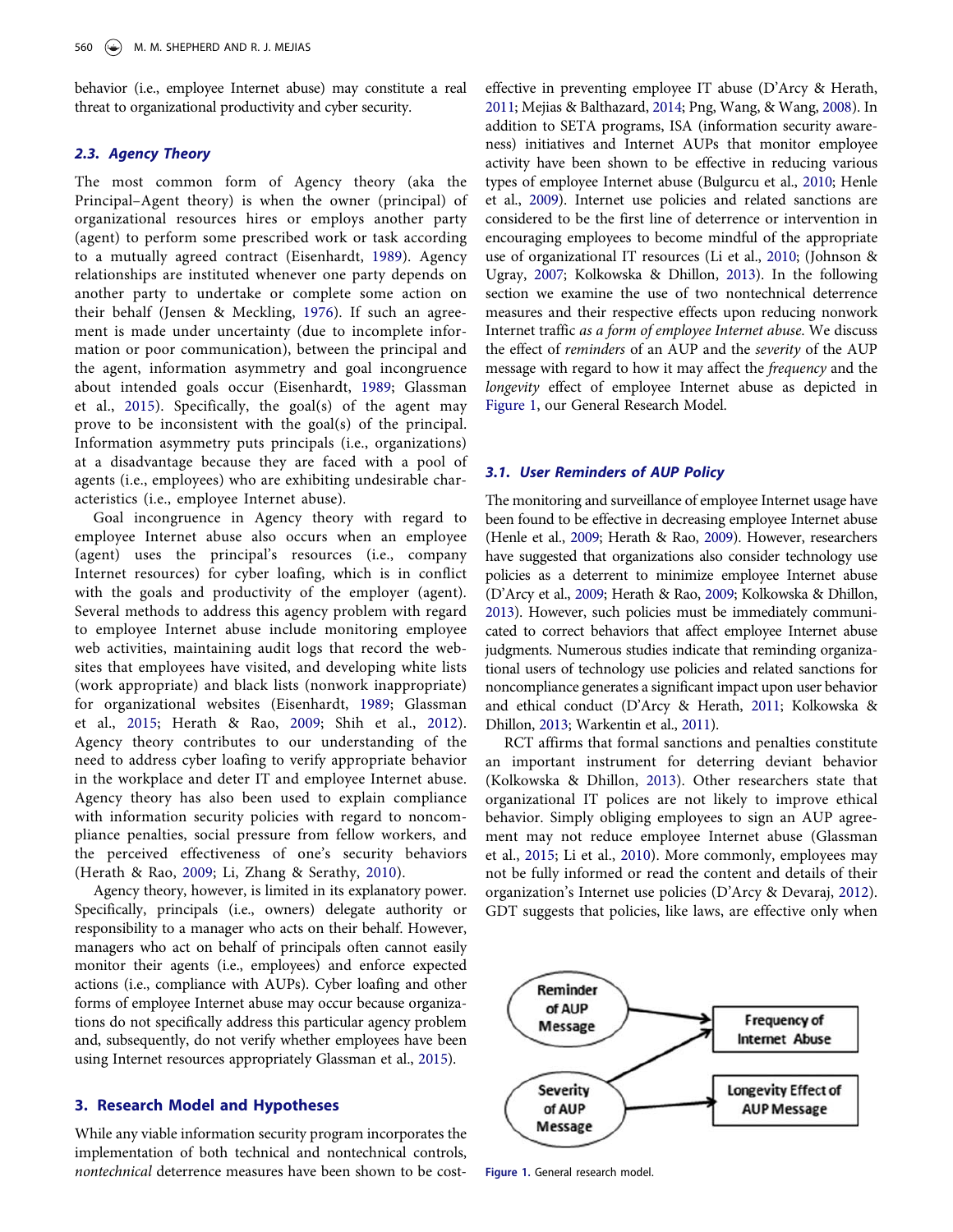Agency theory suggests that the lack of perfect or complete information between the principal (i.e., organization) and the agent (i.e., employee) often results in information asymmetry regarding the appropriate use of organizational resources (i.e., Internet), which may result in employee Internet abuse or cyber loafing (Glassman et al., [2015](#page-10-3); Shepherd et al., [2014](#page-10-7)). However, RCT assumes that potential violators of IT use policies are well informed of efforts (e.g., AUP reminders) to control noncompliant behaviors (Peace, Galletta, & Thong, [2003](#page-10-33)). If employees have been informed that related penalties for noncompliance are being enforced, employees would more likely comply with such IT use policies (D'Arcy & Devaraj, [2012](#page-9-1); Herath & Rao, [2009](#page-10-19)). Therefore, it would be reasonable to assume that employees receiving an AUP reminder would be more likely to comply with such an organizational IT use policy, particularly with regard to Internet use. Therefore, we propose the following hypothesis.

H1: A reminder to employee Internet users, that organizational AUPs are in effect, will immediately reduce the frequency of employee Internet abuse.

## 3.2. Severity of AUP Message

RCT and GDT posit that the greater the perceived severity of sanctions (i.e., cost of the penalty) for an illicit act, the more likely individuals are deterred from committing that act (D'Arcy & Devaraj, [2012](#page-9-1)). Additional research indicates that employee nonconformance to organizational IT use policies can be deterred by imposing severe penalties (D'Arcy & Devaraj, [2012;](#page-9-1) Herath & Rao, [2009\)](#page-10-19). With regard to employee Internet abuse, studies suggest that aggressive ISA programs that remind employees of severe penalties and sanctions for noncompliance will affect employee Internet abuse (Henle et al., [2009;](#page-10-4) Herath & Rao, [2009](#page-10-19)). According to RCT, the perceived severity of a sanction exerts an important influence in deterring unwanted or deviant behavior (D'Arcy & Devaraj, [2012\)](#page-9-1). High levels of perceived severity increase the perceived cost of deviant behaviors and may counteract the perceived benefit of a deviant behavior (D'Arcy & Herath, [2011](#page-10-20)).

Based upon these research findings, we anticipate that employee IT abuse, in the form of nonwork Internet use, will reduce in frequency as the severity of the AUP message increases. Therefore, we propose that a more severe AUP message with related and stated sanctions would increase the perceived cost (i.e., penalty) of employee noncompliance and reduce the frequency of employee Internet abuse.

H2: The frequency of employee Internet abuse will decrease, as the severity of the AUP notice increases.

# 3.3. Longevity Effect of AUP Message

A review of the related literature regarding the role of sanctions and the severity of penalties in deterring deviant acts suggest that as the severity level of sanctions increases, individuals may be less inclined to carry out a particular deviant act (D'Arcy & Devaraj, [2012;](#page-9-1) Herath & Rao, [2009\)](#page-10-19). The severity of the organizational IT use policy may also have a mitigating effect on the duration or longevity of the employee Internet abuse (Chen et al., [2012;](#page-9-5) Li et al., [2010](#page-10-27); Johnson & Ugray, [2007\)](#page-10-32). Organizational IT use policies traditionally contain specific policies and employee responsibilities with regard to safe computing and the appropriate use of organizational IT resources. ISA and SETA programs actively seek to increase employee awareness of the dangers to the entire organization of unsafe computing and the related penalties (including employment termination) that will be imposed upon employees for noncompliance (Mejias & Balthazard, [2014](#page-10-16); Mejias & Harvey, [2012](#page-10-17)). It would be reasonable, therefore, to assume that a more severe AUP message to employees regarding the consequences and penalties for noncompliance would generate a longer longevity effect, of reducing the duration of employee Internet abuse, than a mild AUP message. Therefore, we hypothesize that:

H3: A severe AUP message reminder will generate a longerduration effect in reducing the frequency of employee Internet abuse than a mild AUP message.

# 4. Research Methodology

Much of the previous research regarding employee IT Internet abuse has focused on short-term studies to determine whether users responded to a particular single or one-time experimental treatment (Glassman et al., [2015](#page-10-3)). The research methodology in the current study was composed of two longitudinal studies (i.e., stage 1 and stage 2) that were conducted approximately one year apart. Stage 1 of the study utilized 200 white collar employees from the areas of accounting, finance, and human resources. Stage 2 used a nearly identical employee pool of the same 200 employees with only minor personnel changes (<1% in turnover). For both stages of our study the identity of our organization and its related industry were kept confidential as a condition for the data collection for our research. The procurement and compiling of the field experimental data were problematic and time consuming as researchers were required to constantly provide assurances to the CIO and upper management that employee web traffic and Internet activity would not be tracked to individual users. Therefore, we were not allowed to divulge much about the company in the reporting of our research results. We were allowed to write that all employees in both stages were working professionals from a small-to-medium (SME)-sized service-oriented enterprise located in the mid-western United States. So that the employees would not be aware that this research was ongoing, we did not survey them for demographic data. We can report that, from visual observation, about 75% of the employees were young to mid-career, white collar, accounting, finance, and HR professionals.

All employees were required to complete a company-provided SETA training, which was offered as an online program before the research was conducted and employees had to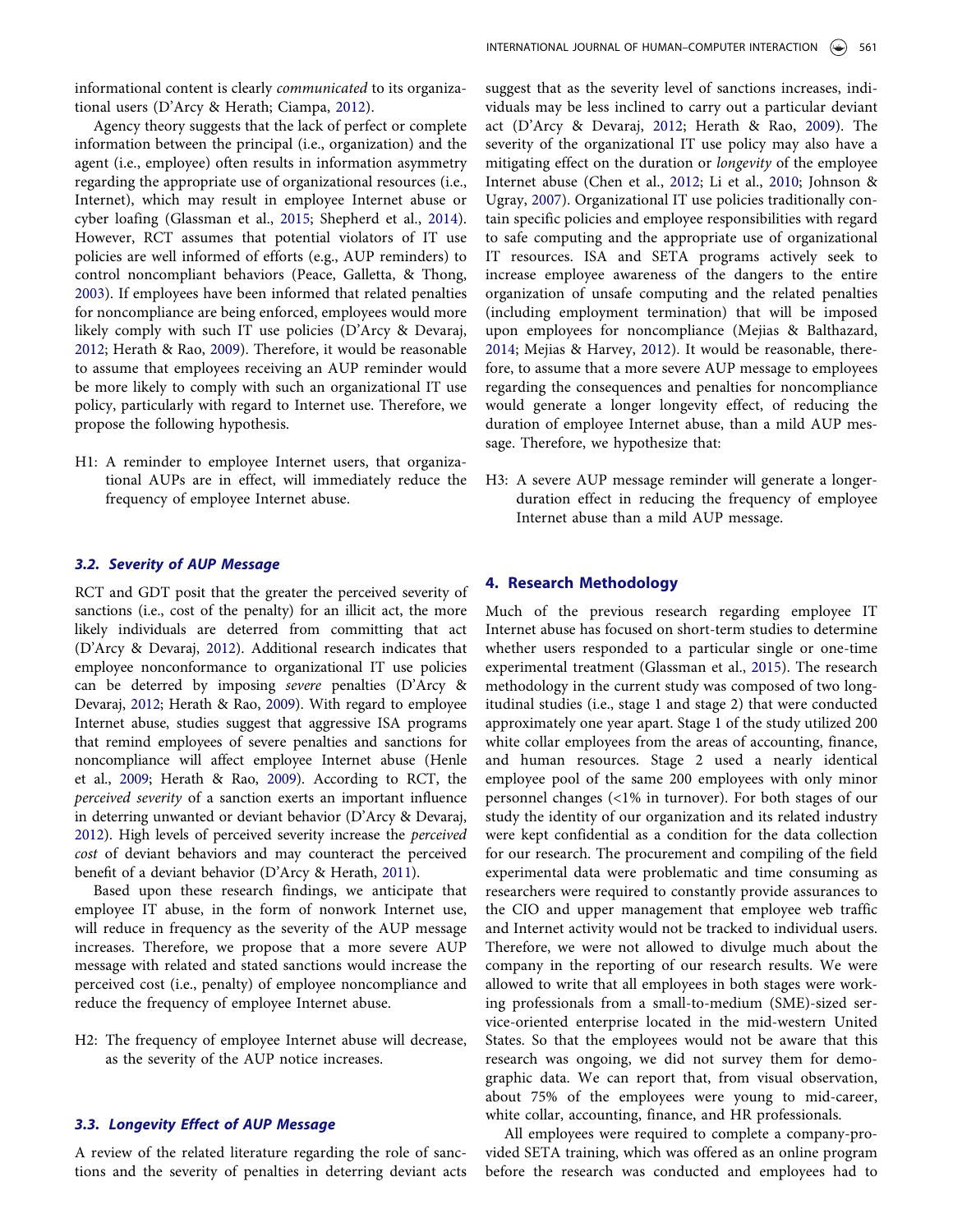review the AUP. Although no data could be tracked back to any individual employee, Institutional Review Board (IRB) approval was nevertheless obtained for this research.

Two experimental treatments were used: a mild AUP message (stage 1) and a severe AUP message (stage 2). The experimental treatments were administered in the form of a one-time, pop-up company AUP notice that appeared when employees logged on. The one-time, pop-up AUP notice was sent to all 200 employees in our study as well as to the organization's IT department. For the stage 1 study (i.e., mild AUP experimental treatment), the one-time pop-up AUP message gently reminded employees that the company's IT resources were to be used for business purposes only, as stated below:

Please remember that <company> systems are to be used for business purposes only.

The stage 2 portion of our study was conducted approximately one year later. For the stage 2 study (i.e., severe AUP experimental treatment), the one-time, pop-up AUP notice conveyed a more severe AUP message. It informed employees that their Internet activity was being monitored and that sanctions and penalties would be imposed for employees that did not comply with the company's AUP policy:

The IT department has recently been tracking an increased amount of web activity over our networks. Please remember that <company> IT policy prohibits personal use of <company> computing resources and that <company> reserves the right to restrict or revoke computing privileges of those who abuse the policy.

#### 4.1. Data Collection

Our experiment used Splunk© software, a log monitoring and data reporting search tool, for analyzing the websites visited by the IP addresses of the employees in our sample research pool. Individual IP addresses remained static throughout the research study and the data was not tracked back to individual employees. Employee Internet usage was monitored during the first week of the study (on a Thursday) before any experimental treatments were administered to establish a baseline level of employee Internet traffic activity. This baseline constituted the preexperimental data point. Five days later, on the following Tuesday, AUP reminders were sent to all employees. The experimental treatments for both stage 1 (mild AUP treatment) and stage 2 (severe AUP treatment, 1 year later) were administered only once, on that Tuesday before any experimental treatments were administered, and were not repeated for any subsequent weeks. We allowed two days for the message to be viewed by all employees in our subject pool. The first data reading (D1) was collected and analyzed on the Thursday, two days after the initial AUP reminder. At this point in the study, we had established our previous baseline Thursday reading, our Tuesday treatment, and the first posttreatment reading (D1).

Subsequent data collections were taken on Thursdays of the following work week to ensure similar business practices, to minimize any "day-of-the-week" confounds, and to maintain data collection consistency related to a particular weekday. That is, observations and data collection (D2, D3) for

each stage of the experiment were continued for the successive two Thursdays of the following weeks. Additionally, our two-stage study was conducted in early spring to avoid confound effects from any seasonal cycles or the closing of any fiscal periods or any other extraordinary business cycles. The company's IT group activated the Splunk© software and collected all Internet usage data from the employee pool. The Splunk© software ran for 24 hr each day.

As an additional control to reduce the potentially confounding effect of whether employees were visiting nonwork Internet websites during their lunch hour (i.e., approximately 12:00 pm to 1:00 pm), only employee Internet usage data collected between 9:00 am and 11:00 am was included in our analysis. This experimental control was employed to restrict the data analysis of employee Internet behavior to normal working hours. Of note is that there were no major national or world events occurring in the news media or within the company during the experimental time frame for which employee data was collected for both stage 1 and stage 2 of the study. All data were collected at the aggregate level to assure employee privacy and confidentiality.

We grouped the various websites that employees visited into five categories (see [Table 1\)](#page-5-0). Category 1 (Businessrelated) represented websites generally considered to be used for work and business-related purposes. The majority of this employee Business-related traffic originated from the company's network servers. While researchers could not see actual screen shots of the websites visited by employees, we were able to ascertain by the URLs and related audit usage logs whether employees were visiting a company or businessrelated location (e.g., the accounting department's web page on the corporate server). Category 2 (Mixed) represented various websites that could be considered to be work-related. A large percentage of websites in this category were social networking and informational websites such as Facebook, LinkedIn, Google, or Wikipedia.

While social networks are frequently utilized by company HR departments to review potential job candidates, inclusion of these websites may have potentially skewed employee Internet data results away from the "Nonwork" category. Category 3 (Neutral) was used to represent routine employee Internet traffic generated by web surfing such as company server hits, marketing ads, and search engine traffic. As this type of Internet traffic and usage may be generic to all web surfing and Internet search inquiries, these particular websites were categorized as Neutral. Category 4 (Tunes) referred to online music websites and constituted a very small percentage of overall employee Internet use (< 3%). Category 5 (Nonwork), which was the focus of our research study, consisted of all employee Internet usage that

<span id="page-5-0"></span>Table 1. Category descriptions.

| Category                | Description                                                                             |
|-------------------------|-----------------------------------------------------------------------------------------|
| 1. Business-<br>related | Site related to business activities                                                     |
| 2. Mixed                | Social networking sites (some of these might be business<br>related)                    |
| 3. Neutral              | Routine employee network traffic, web and company server<br>hits, search engine traffic |
| 4. Tunes<br>5. Nonwork  | Online music sites<br>Nonbusiness-related sites                                         |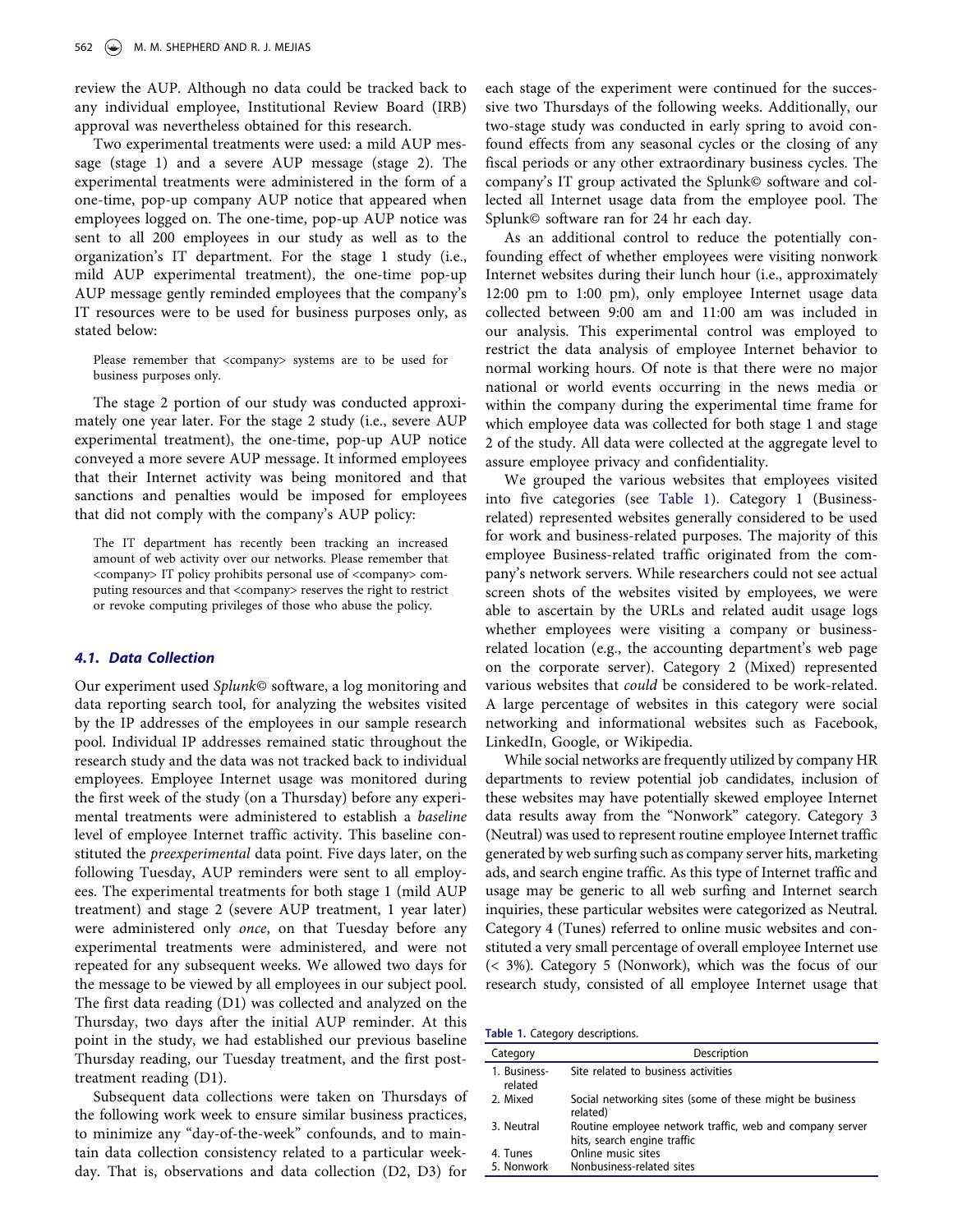was not directly or indirectly work or business related. Examples of employee nonwork Internet traffic would be professional sports sites, online shopping, Internet gambling, personal stock trading, online department stores, style and fashion sites, and Hollywood gossip sites to name a few.

# 5. Results

The total number of websites visited during each data collection was approximately 55,000 for stage 1 (mild AUP treatment) and 45,000 for stage 2 (severe AUP treatment). For both stages our initial results revealed that the network component of Category 3 ("Neutral") constituted the majority of the websites visited by employees. As our research study was designed to focus only on employee work-related (i.e., Category 1 "Business-related") and nonwork Internet websites (Category 5 "Nonwork"), we removed Category 2 ("Mixed"), Category 3 ("Neutral"), and Category 4 ("Tunes") data from our data analysis for parsimoniousness. The remaining tallies for the "Business-related" and "Nonwork" categories websites for both stage 1 and stage 2 were consistently around 17,000 sites for each stage of the study.

[Table 2](#page-6-0) displays the results generated from the stage 1 (mild AUP reminder) experimental treatment. Data was collected over four time periods: one pretreatment and three posttreatment readings (D1, D2, and D3). As discussed in the Methodology section, the Pretreatment reading refers to the baseline week where no AUP experimental treatment was given. The D1 data reading refers to the data collected on the Thursday after the baseline (pretreatment) week and two days after the first one-time AUP message treatment, which was administered on the Tuesday during the second week of the study for both stages. Data readings D2 and D3 were also collected on the following Thursdays. Results for the stage 1 study (mild AUP notice) show that the percentage of nonwork Internet use as a form of employee Internet abuse was relatively high (55%) at the pretreatment period before the introduction of the mild AUP experimental treatment message. At the posttreatment reading, D1, employee nonwork Internet usage immediately decreased from 55% to 43%. However, for the posttreatment readings at D2 and D3, employee nonwork Internet use returned to its approximate pretreatment levels.

[Table 3](#page-6-1) displays the results generated from the stage 2 (severe AUP notice) experimental treatment, conducted one year after the stage 1 study. Data was collected over four time periods: one pretreatment and three posttreatment readings (D1, D2, and D3). All previous experimental conditions used

<span id="page-6-0"></span>

| Table 2. Stage 1 (Mild AUP Notice) % Internet usage. |  |  |  |     |
|------------------------------------------------------|--|--|--|-----|
|                                                      |  |  |  | --- |

| Category        | Pretreatment | D1 Reading | D <sub>2</sub> Reading | D <sub>3</sub> Reading |
|-----------------|--------------|------------|------------------------|------------------------|
| <b>Business</b> | 45%          | 57%        | 40%                    | 43%                    |
| Nonwork         | 55%          | 43%        | 60%                    | 57%                    |

<span id="page-6-1"></span>

| Table 3. Stage 2 (Severe AUP Notice) % Internet usage. |  |  |       |  |      |  |
|--------------------------------------------------------|--|--|-------|--|------|--|
|                                                        |  |  | - - - |  | ---- |  |

| Category | Pretreatment | D1 Reading | D <sub>2</sub> Reading | D3 Reading |
|----------|--------------|------------|------------------------|------------|
| Business | 28%          | 61%        | 50%                    | 41%        |
| Nonwork  | 72%          | 39%        | 50%                    | 59%        |

for the stage 1 study were replicated for stage 2 (i.e., data was collected on Thursdays). [Table 3](#page-6-1) illustrates the significant and immediate effect of the severe AUP message upon the pretreatment employee nonwork Internet usage level as a form of employee Internet abuse. At the D1 reading employee nonwork Internet usage decreased from 72% to 39%. For reading D2, the percentage of employee nonwork Internet usage increased to 50%, but still remained below the pretreatment level. By the D3 reading, the percentage (59%) of employee nonwork Internet usage increased slightly from D2 but continued to remain lower than the pretreatment level. Specifically, three weeks after the one-time severe AUP notice treatment was administered, employee nonwork Internet usage still remained below the pretreatment level of 72%. The contrast of the effects of the two experimental treatments (mild AUP versus severe AUP notices) is depicted in [Figure 2.](#page-6-2)

Results from the stage 1 (mild AUP) treatment indicate that the level of employee nonwork Internet use decreased from its pretreatment level of 55% to 43% in the two days after the mild AUP treatment was administered (see [Table 2](#page-6-0)). Results from the stage 2 (severe AUP) treatment (see [Table 3\)](#page-6-1) indicate a greater and more significant decrease in employee nonwork Internet use from its pretreatment level of 72% to 39% in the two days after the severe AUP treatment was administered. For both stage 1 and stage 2, a test of proportions also indicated that the percentage of Business-related website visits increased while the proportion of employee nonwork visits decreased after the introduction of either AUP message treatment ( $p < .05$ ).

All statistical tests of the hypotheses were conducted with a Chi-square test of proportion differences using Medcalc. For Hypothesis 1, both stage 1 and stage 2 results were examined to determine whether the AUP reminder to employees reduced the frequency of employee nonwork Internet usage from their pretreatment levels. For both stages, the level of employee nonwork Internet use was significantly less in D1 ( $\chi$ 2 = 489,  $p$  < 0.0001) for the stage 1 study and significantly less in D1 ( $\chi$ 2 = 1120,  $p$  < 0.0001) for the stage 2 study compared with their pretreatment levels. For hypothesis 2, the decrease in frequency for employee nonwork Internet use from the stage 2 treatment (severe AUP notice) was statistically greater than the stage 1 treatment (mild AUP



<span id="page-6-2"></span>Figure 2. Nonwork Internet usage percentages.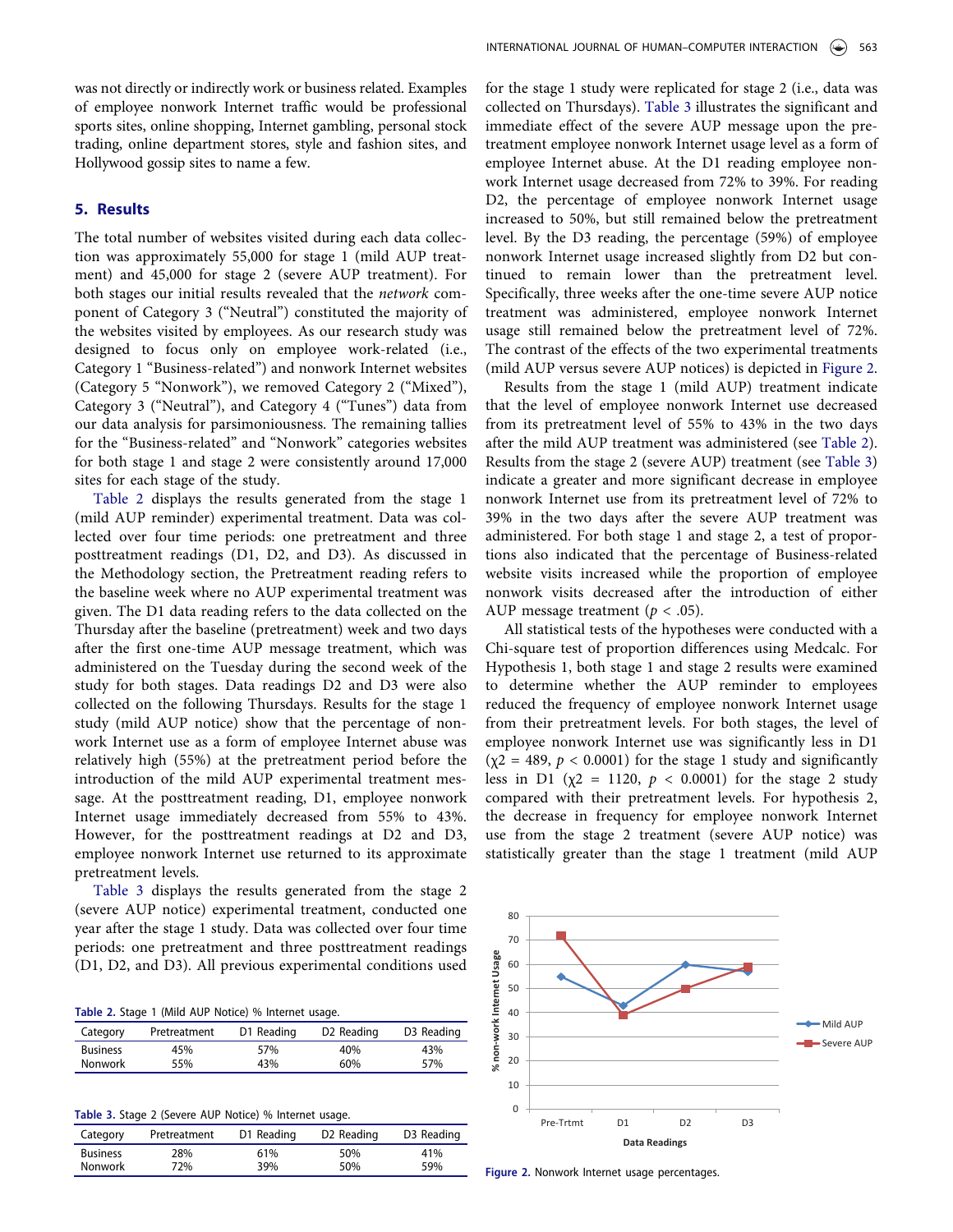notice) ( $χ$ 2 = 788,  $p$  < 0.0001). For hypothesis 3, the reduction in employee nonwork Internet use was statistically greater for the severe AUP treatment than for the mild AUP treatment for D1 ( $\chi$ 2 = 12493,  $p$  < 0.0001) and D2 ( $\chi$ 2 = 8498,  $p < 0.0001$ ). Therefore, all hypotheses proposed in our study were supported.

# 6. Discussion

# 6.1. Hypothesis 1

The results of our hypotheses testing are summarized in [Table 4.](#page-7-0) Our field experimental results support Hypothesis 1: A reminder to employee Internet users that organizational AUPs are in effect will immediately reduce the frequency of employee Internet abuse. For both stages 1 and 2 of the study, the percentage of employee nonwork Internet usage immediately decreased following the introduction of either the mild AUP or severe AUP treatments. For stage 1 (mild AUP notice) the percentage of employee nonwork Internet usage immediately decreased by 12% ( $p < 0.05$ ) from its pretreatment level of 55% to 43% (D1) following the introduction of the mild AUP reminder. However, the reduction in employee nonwork Internet usage was not sustained for subsequent mild AUP treatment readings D2 and D3 (administered two and three weeks after the mild AUP treatment). For the mild AUP treatment, employee nonwork Internet use returned to its approximate pretreatment levels for D2 (60%) and D3 (57%).

For stage 2 (severe AUP message) conducted one year later, employee nonwork Internet use immediately decreased by 33% ( $p < .05$ ) from its pretreatment level of 72% to 39% (D1). However, as was indicated in stage 1, a sustained reduction in employee nonwork Internet usage was not maintained for the D2 and D3 posttreatment readings. Specifically, reading D2 (50%) was higher than its previous D1 level (39%). D3 (59%) was also higher than the previous D2 level (50%), but still below the pretreatment level of 72%. However, unlike the results for the mild AUP treatment, employee nonwork Internet use for the severe AUP treatment remained below their pretreatment level.

For Hypothesis 1, these results may be partially explained by several factors. The initial AUP reminder to employees may have generated a renewed awareness that employee Internet behavior was now being monitored. Subsequently, both mild and severe AUP treatments generated an immediate and significant decrease in employee nonwork Internet use, following the introduction of either the mild or severe AUP message. However, after the AUP messages were introduced, the "novelty" effect of the AUP may have attenuated. Since AUP "reminders" were

<span id="page-7-0"></span>Table 4. Summary of results.

| Hypothesis                                                                                                                                                                         | Supported |
|------------------------------------------------------------------------------------------------------------------------------------------------------------------------------------|-----------|
| H1 A reminder to employee Internet users, that organizational<br>acceptable use policies (AUP) are in effect, will immediately<br>reduce the frequency of employee Internet abuse. | Yes       |
| H2 The frequency of employee Internet abuse will decrease, as<br>the severity of the AUP notice increases.                                                                         | Yes       |
| H3 A severe AUP message reminder will generate a longer-<br>duration effect in reducing the frequency of employee<br>Internet abuse than a mild AUP message.                       | Yes       |

introduced only once for both stages of the study and additional AUP message reminders were not sent, employees might have reverted to their previous nonwork Internet use behavior. Subsequently, as seen in [Figure 2](#page-6-2), employee nonwork Internet use for under both the mild and severe AUP treatments gradually increased in the following weeks after the initial AUP message treatment was introduced.

Agency Theory may be used to explain that the absence of continued employee AUP reminders may have contributed to a lack of perfect information about the intended goals of the principal (the organization) and the agent (employee Internet user), thus generating goal incongruence. Specifically, agency problems of this type (i.e., Internet abuse) emphasize the necessity of communicating organization information to employees regarding the appropriate use of IT resources particularly, with regard to employee nonwork Internet abuse (Glassman et al., [2015](#page-10-3)). GDT could also be used to explain the immediate decrease in employee nonwork Internet use for both experimental treatments. GDT maintains that if organizational IT use policies (i.e., AUPs) are communicated to employees, potential violators may be deterred (albeit, temporarily for the mild AUP treatment) from visiting nonwork Internet websites and violating organizational IT use policy (D'Arcy & Herath, [2011;](#page-10-20) Kolkowska & Dhillon, [2013;](#page-10-11) Warkentin et al., [2011\)](#page-10-14).

# 6.2. Hypothesis 2

Our results support Hypothesis 2 (The frequency of employee Internet abuse will decrease, as the severity of the AUP notice increases). [Figure 2](#page-6-2) contrasts the profound effects between the two experimental treatments (mild AUP versus severe AUP). As illustrated in [Figure 2](#page-6-2) and [Table 3,](#page-6-1) while the stage 2 study (severe AUP notice) started with a higher pretreatment level of employee nonwork Internet usage (72%) than the stage 1 study (mild AUP notice) at 55%, the more severe AUP generated a significantly greater decrease ( $p < 0.05$ ) in employee nonwork Internet use than did the mild AUP message. Additionally, employee nonwork Internet usage for the severe AUP message treatment did not return to its pretreatment levels as did the mild AUP message treatment.

These differences in employee nonwork Internet use may be partially explained by GDT particularly, with regard to the greater perceived certainly and severity of the sanctions for noncompliance contained in the severe AUP message. While the mild AUP message ("Please remember that <company> systems are to be used for business purposes only.") correctly restated the organizational IT use policy, it did not state any consequences for noncompliance. In fact, the mild AUP message did not state anything at all about sanctions or penalties for noncompliance. RCT suggests that employees may have perceived that a greater benefit (with no perceived penalty cost) could be derived by continuing to violate the organization's AUP by visiting nonwork Internet websites. Since the mild AUP message treatment in stage 1 of the study did not convey any perception that AUP noncompliance would be detected or that sanctions and penalties would be imposed, employees quickly reverted to their pretreatment levels of nonwork Internet use after two weeks.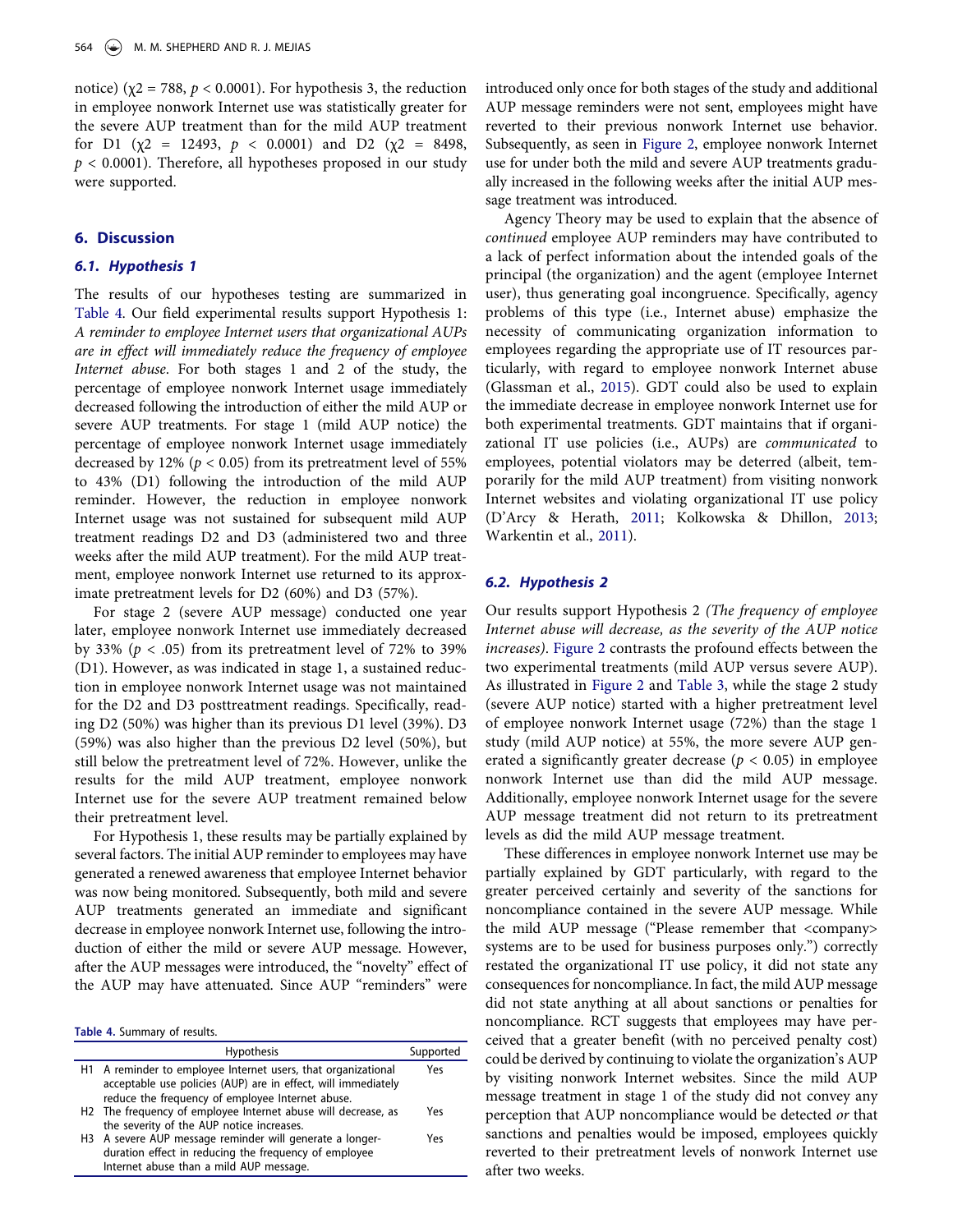In contrast, the severe AUP message in the stage 2 study clearly communicated the perception that employee Internet activity was not only being monitored, but that sanctions and penalties would most likely be imposed for employee noncompliance. The severe AUP message generated the perception that violators faced a higher probability of getting "caught" with a greater probability that related consequences and penalties would be imposed. GDT may be used to partially explain the larger percentage reduction in employee nonwork Internet use generated by the more severe AUP message. The severe AUP treatment may have been more effective in creating the perception that imposed sanctions would be a certainty. RCT also suggests that the more severe AUP message appealed to the rational choice decision process of an individual contemplating an illicit act (e.g., employee Internet abuse). Specifically, the monitoring, sanctions, and penalties associated within the severe AUP notice may have been more effective than the mild AUP notice in convincing potential violators that the expected cost of punishment from noncompliance would be in excess of the expected benefit(s).

#### 6.3. Hypothesis 3

Our results support Hypothesis 3. (A severe AUP message reminder will generate a longer duration effect in reducing the frequency of employee Internet abuse than a mild AUP message.) While the introduction of either the mild or severe AUP treatment generated an immediate decrease in employee nonwork Internet usage, this effect did not continue and was not sustained for the mild AUP treatment in stage 1 of the study (see [Figure 2](#page-6-2)). In contrast, the severe AUP treatment in stage 2 (which clearly stated that employee Internet activity was being monitored and related sanctions for noncompliance would be imposed) continued to engender a lower level of employee nonwork Internet usage than the mild AUP treatment. Additionally, and unlike the mild AUP message treatment, the percentage of employee nonwork Internet usage under the severe AUP message treatment continued to remain below its preexperimental level for subsequent data readings (i.e., D1, D2, D3).

RCT and GDT may be used to partially explain these results. Not only did the severe AUP message treatment immediately generate significantly lower levels of employee nonwork Internet usage than the mild AUP message treatment, but the sustaining effect of the severe AUP message continued to dissuade potential employee Internet abusers long after the initial severe AUP message was administered. With regard to GDT, the severe AUP message may have generated the perception that employee Internet behavior would continue to be scrutinized (i.e., monitored) with a high probability of detection and a high probability that imposed sanctions would be a certainty.

# 6.4. Limitations

The first limitation refers to the minor attrition rate  $(< 1\%)$  in our employee data pool that occurred between stage 1 and stage 2 (conducted one year later), which may have generated a small effect upon our results. While the management of the organization in our study assured us that virtually the same employee pool was used for both the stage 1 and stage 2 portions of our study, we believe that this effect, if any, is minimal given the small rate of attrition and the fact that workplace Internet practices are somewhat common across many employee populations and industry samples (Akman & Alok, [2010](#page-9-7)). The second limitation refers to the lack of an accepted standard or methodology in the IS literature for categorizing which Internet websites should be "Business-" or "Nonwork-related" sites as our results could be affected by this categorization. To reduce the effect of this limitation, we incorporated a conservative approach in our methodology and did not include data from the "Neutral" category. As discussed in our Methodology section, the "Neutral" category represented routine employee network traffic that would be generic to all organizations such as company server hits, marketing ads, and search engine traffic.

Our third limitation refers to the characterization of the "severe" AUP experimental treatment. The severe AUP message, which stated that network web activity was being monitored together with a warning that sanctions and penalties would be imposed for employee noncompliance, may have generated a possible confounding effect for our final results. However, removing the sanctions and penalties component from the severe AUP message would not have differentiated it substantially from the mild AUP message to justify undertaking the stage 2 portion of our study. Our fourth limitation refers to the generalizability of our findings. Since our study was exploratory in nature and used white-collar employees from accounting, finance, and HR from an organization in the service industry, our findings may be less generalizable to a larger or different industry segment. The authors intend to incorporate more subjects from different industries in future research endeavors. Despite these limitations we believe that the results generated by the severe AUP experimental treatment for the stage 2 study generate interesting and useful implications for the effectiveness of nontechnical deterrence methods to reduce employee Internet abuse.

#### 6.5. Implications

Our results generate several interesting implications for researchers and practitioners. First, our results suggest that the use of nontechnical deterrence methods such as IT AUPs may be effective in reducing employee Internet abuse, particularly employee nonwork Internet use. As our results indicate, immediate and significant decreases in employee nonwork Internet usage were generated when either the mild AUP or severe AUP treatments were introduced.

Our second implication refers to the significant effect of the severe AUP message as a nontechnical deterrent measure. While both mild and severe AUP treatments generated an immediate and dramatic decrease in employee nonwork Internet usage, the mild AUP treatment did not support sustained and continued lower levels of employee nonwork Internet usage. Conversely, the severe AUP treatment, which clearly communicated that employee Internet activity was being monitored and that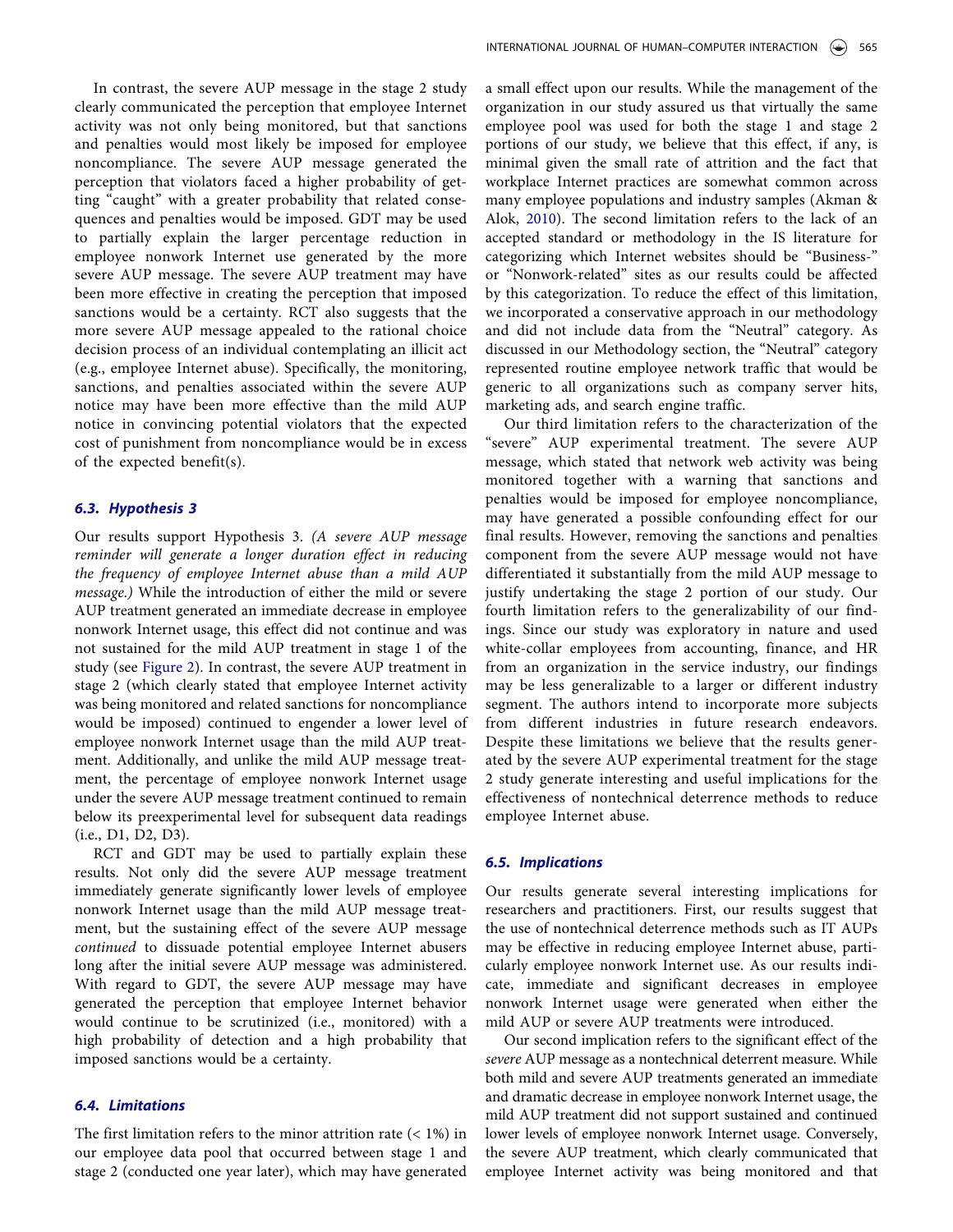penalties would be imposed for employee noncompliance, generated a more significant and sustained decrease in employee nonwork Internet usage. Specifically, employee nonwork Internet usage did not return to their previous pretreatment level as was the case for the mild AUP treatment. This implication is noteworthy since the pretreatment level for employee nonwork Internet usage was initially higher for the stage 1 severe AUP message treatment (72%) than the stage 2 mild AUP message treatment (55%). For practitioners, this finding supports the GDT that effective deterrence measures must generate a clear perception that violators of organizational IT use policies will be detected, and that sanctions and penalties for noncompliance will be certain, swift, and severe (D'Arcy & Herath, [2011](#page-10-20); D'Arcy et al., [2009](#page-10-18)). For both researchers and practitioners that may want to rule out the "novelty" effects of our experimental treatments (i.e., mild versus severe AUP warning), future experimental designs could employ a wider range of severity AUP warnings to determine how employee nonwork Internet usage levels would be affected.

Our third implication refers to the value of clearly communicating organizational IT use policies and penalties for noncompliance. The mild AUP treatment ("Please remember that <company> systems are to be used for business purposes only.") correctly restated the organizational IT use policy. But unlike the severe AUP treatment, the mild AUP treatment did not clearly communicate that employee monitoring of Internet activity would be tracked and that noncompliance would be met with penalties and sanctions. For researchers, this finding is supported by Agency Theory and implies that the lack of perfect or complete information between the principal (i.e., the organization) and the agent (i.e., the employee) may result in information asymmetry or miscommunication regarding the inappropriate use of organizational IT resources (e.g., employee Internet abuse). For practitioners this finding suggests that if employees are not clearly informed and aware of detection efforts and if related penalties for noncompliance are not clearly communicated, that employees are more likely to disobey such IT use policies as there is no perceived fear of "getting caught" or penalized. Finally, since both the mild and severe AUP message treatments were administered only once, at the beginning of each of the two stages of the study, it would be reasonable to suggest that more *frequent* AUP reminders (e.g., continued daily or weekly AUP reminders) could be even more effective in maintaining lower levels of IT abuse in the form of employee nonwork Internet use. This not only implies that organizational IT use policy must be frequently and clearly communicated to employees but that employee noncompliance would result in related sanctions and penalties.

# 7. Conclusion

Our results suggest that nontechnical deterrence methods in the form of organizational IT and AUPs may constitute an effective approach to reducing employee IT abuse, particularly with regard to employee nonwork Internet use. Our research study exposed our sample base of 200 white collar employees to both a mild (stage 1) and a severe (stage 2) version of the

organization's IT AUP. Across both treatments, the introduction of a one-time reminder of the AUP message generated an immediate and significant decrease in the percentage of employee nonwork Internet use. However, the more severe AUP message, which clearly stated that employee Internet activity was being monitored and that penalties would be imposed for noncompliance, generated significantly lower levels of employee nonwork Internet use than the mild AUP treatment.

However, for both experimental AUP treatments maintaining continued lower employee nonwork Internet use was not sustained over time. Specifically, for stage 1 (mild AUP notice), employee nonwork Internet use levels gradually increased and returned to their previous pretreatment levels after a two-week period. For stage 2 (severe AUP notice), employee nonwork Internet use levels also continued to gradually increase. However, employee nonwork Internet use levels for the severe AUP treatment continued to remain below the mild AUP levels and never returned to their pretreatment levels.

Since both the mild and severe AUP messages were administered as a one-time only experimental treatment at the beginning of each stage of the study, it would be reasonable to imply that lower levels of employee nonwork Internet usage were not sustained because more frequent "AUP reminders" were not communicated to employees. When IT use policies are not regularly communicated into the normal business routine of an organization, our study suggests that employee nonwork Internet use may continue or return to their previous pretreatment levels. Conversely, this implies that nontechnical deterrence measures such as organizational IT policies must be periodically and clearly communicated to employees and done so with a high probability that related sanctions and penalties would be imposed for noncompliance. As employee technology abuse in the form of nonwork Internet use constitutes a significant expense in lost labor-hours and related productivity, the authors encourage more research in this area.

#### References

- <span id="page-9-7"></span>Akman, I., & Alok, M. (2010). Gender, age and income differences in Internet usage among employees in organizations. Computers in Human Behavior, 26(3), 482–490.
- <span id="page-9-3"></span>Beccaria, C. (1963). Essays on crimes and punishment. New York, NY: Macmillan.
- <span id="page-9-4"></span>Becker, G. S. (1974). Essays in the economics of crime and punishment. Cambridge, MA: National Bureau of Economic Research.
- <span id="page-9-2"></span>Bulgurcu, B., Cavusoglu, H., & Benbasat, I. (2010). Information security policy compliance: An empirical study of rationality-based beliefs and information system awareness. MIS Quarterly, 34(3), 523–548.
- <span id="page-9-5"></span>Chen, Y., Ramamurthy, K., & Wen, K. W. (2012). Organizations' information security policy compliance: Stick or carrot approach? Journal of Management Information Systems, 29(3), 157–188.
- <span id="page-9-6"></span>Ciampa, M. (2012). Security+ guide to network security fundamentals (4th ed.). Boston, MA: Course Technology, Cengage Learning.
- <span id="page-9-0"></span>Conner, C. (2013). Who wastes the most time at work? Forbes. Retrieved from [http://www.forbes.com/sites/cherylsnappconner/2013/09/07/](http://www.forbes.com/sites/cherylsnappconner/2013/09/07/who-wastes-the-most-time-at-work/) [who-wastes-the-most-time-at-work/](http://www.forbes.com/sites/cherylsnappconner/2013/09/07/who-wastes-the-most-time-at-work/)
- <span id="page-9-1"></span>D'Arcy, J., & Devaraj, S. (2012). Employee misuse of information technology resources: Testing a contemporary deterrence model. Decision Sciences, 43(6), 1091–1124.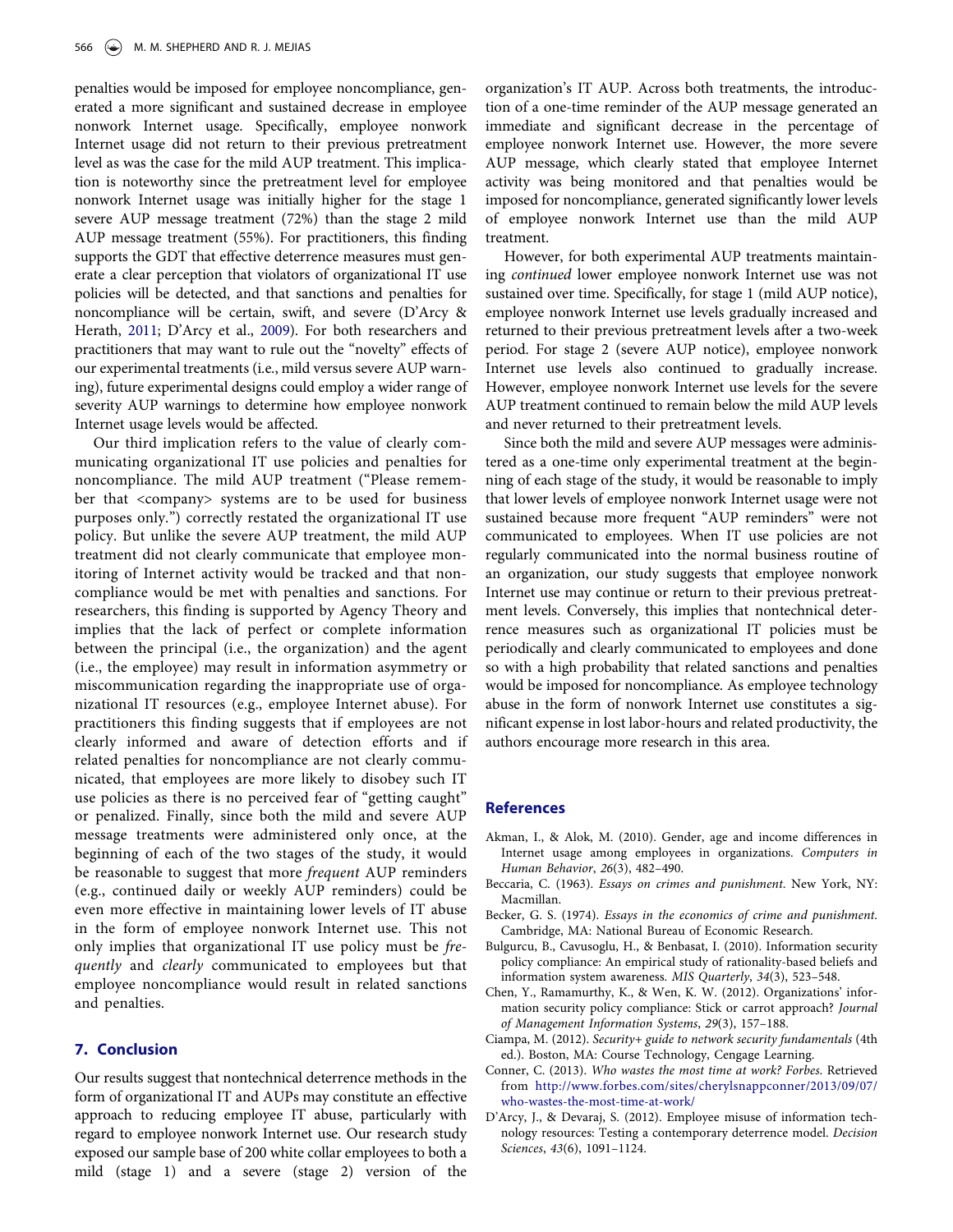- <span id="page-10-20"></span>D'Arcy, J., & Herath, T. (2011). A review and analysis of deterrence theory in the IS security literature: Making sense of the disparate findings. European Journal of Information Systems, 20(6), 643–658.
- <span id="page-10-18"></span>D'Arcy, J., Hovav, A., & Galletta, D. F. (2009). User awareness of security countermeasures and its impact on information systems misuse: A deterrence approach. Information Systems Research, 20(1), 79–98.
- <span id="page-10-21"></span>Eisenhardt, K. M. (1989). Agency theory: An assessment and review. Academy of Management Review, 14(1), 57–74.
- <span id="page-10-23"></span>Gibbs, J. P. (1975). Crime, punishment, and deterrence. New York, NY: Elsevier.
- <span id="page-10-3"></span>Glassman, J., Prosch, M., & Shao, B. (2015). To monitor or not to monitor: Effectiveness of a cyberloafing countermeasure. Information & Management, 52(2), 170–182.
- <span id="page-10-4"></span>Henle, C. A., Kohut, G., & Booth, R. (2009). Designing electronic use policies to enhance employee perceptions of fairness and to reduce cyber loafing. Computers in Human Behavior, 25(4), 902–910.
- <span id="page-10-19"></span>Herath, T., & Rao, H. R. (2009). Encouraging information security behaviors in organizations: Role of penalties, pressures and perceived effectiveness. Decision Support Systems, 47(2), 154–165.
- <span id="page-10-0"></span>Howard, P. E., Rainie, L., & Jones, S. (2001). Days and nights on the internet: The impact of a diffusing technology. American Behavioral Scientist, 45(3), 383–404.
- <span id="page-10-22"></span>Jensen, M. C., & Meckling, W. H. (1976). Theory of the firm: Managerial behavior, agency costs and ownership structure. Journal of Financial Economics, 3(4), 305–360.
- <span id="page-10-32"></span>Johnson, J., & Ugray, Z. (2007). Employee internet abuse: Policy versus reality. Issues in Information Systems, 8(2), 214–219.
- <span id="page-10-12"></span>Kim, B. C., & Yong, W. P. (2012). Security versus convenience? An experimental study of user misperceptions of wireless internet service quality. Decision Support Systems, 53(1), 1–11.
- <span id="page-10-11"></span>Kolkowska, E., & Dhillon, G. (2013). Organizational power and information security rule compliance. Computers & Security, 33, 3-11.
- <span id="page-10-6"></span>Lee, M. C., & Tsai, T. R. (2010). What drives people to continue to play online games? An extension of technology model and theory of planned behavior. International Journal of Human–Computer Interaction, 26(6), 601–620.
- <span id="page-10-27"></span>Li, H., Zhang, J., & Sarathy, R. (2010). Understanding compliance with internet use policy from the perspective of rational choice theory. Decision Support Systems, 48, 635–645.
- <span id="page-10-30"></span>McCarthy, B. (2002). New economics of sociological criminology. Annual Review of Sociology, 28(1), 417–442.
- <span id="page-10-16"></span>Mejias, R. J., & Balthazard, P. (2014). A model of information security awareness for assessing information security risk. Journal of Information Privacy and Security, 10, 1–26.
- <span id="page-10-17"></span>Mejias, R. J., & Harvey, M. (2012). A case for information security awareness programs (ISA) to protect global information, innovation and knowledge resources. International Journal of Transitions and Innovation Systems, 2(3–4), 302–324.
- NIST (National Institute of Standards and Technology) (2006). NIST-100, Technology Administration, U.S. Dept. of Commerce, Information Security Handbook: A Guide for managers, prepared by Bowen, P., Hash, J., & Wilson, M. Gaithersburg, MD: NIST.
- <span id="page-10-25"></span>Paternoster, R., & Simpson, S. (1996). Sanction threats and appeals to morality: Testing a rational choice model of corporate crime. Law & Society Review, 30(3), 549–584.
- <span id="page-10-33"></span>Peace, A. G., Galletta, D., & Thong, J. (2003). Software piracy in the workplace: A model and empirical test. Journal of Management Information Systems, 20(1), 153–177.
- <span id="page-10-13"></span>Pfleeger, S. L., & Caputo, D. D. (2012). Leveraging behavioral science to mitigate cyber-security risk. Computers & Security, 31(4), 597-611.
- <span id="page-10-31"></span>Png, I. P. L., Wang, C. Y., & Wang, Q. H. (2008). The deterrent and displacement effects of info security enforcement: International evidence. Journal of Management Information Systems, 25(2), 125–144.
- <span id="page-10-24"></span>Pratt, T. C., Cullen, F. T., Blevis, K. R., Daigle, L. E., & Madensen, T. D. (2006). The empirical status of deterrence theory: A meta-analysis. In In F. T. Cullen, J. Wright, & K. Blevins (Eds.), Taking stock: Status of criminological theory (pp. 37–76). New Brunswick, NJ: Transaction Publishers.
- <span id="page-10-28"></span>Sawik, T. (2013). Selection of optimal countermeasure portfolio in it security planning. Decision Support Systems, 55, 156–164.
- <span id="page-10-15"></span>Shepherd, M., & Klein, G. (2012). Using deterrence to mitigate employee internet abuse. In Proceedings of the 44th Annual Hawaii International Conference on Systems Sciences (HICSS). Waikola, HI: IEEE.
- <span id="page-10-7"></span>Shepherd, M. M., Mejias, R. J., & Klein, G. (2014). A longitudinal study to determine the effects of non-technical deterrence on reducing employee Internet abuse frequency. In Proceedings of the 47th Hawaii International Conference on Systems Sciences (pp. 3159–3168). Waikola, HI: IEEE.
- <span id="page-10-8"></span>Shih, D. F., Hsu, S. F., Yen, D. D., & Lin, C. C. (2012). Exploring the individual's behavior on self-disclosure online. International Journal of Human–Computer Interaction, 28, 627–645.
- <span id="page-10-1"></span>Shu, Q., Tu, Q., & Wang, K. (2011). The impact of computer self-efficacy and technology dependence on computer-related technostress: A social cognitive theory perspective. International Journal of Human– Computer Interaction, 27(10), 923–939.
- <span id="page-10-9"></span>Siponen, M., & Vance, A. (2010). Neutralization: New insights into the problem of employee information systems security policy violations. MIS Quarterly, 34(3), 487–502.
- <span id="page-10-2"></span>Van Schaik, P., & Ling, J. (2005). Five psychometric scales for online measurement of the quality of human–computer interaction in web sites. International Journal of Human–Computer Interaction, 18(3), 309–322.
- <span id="page-10-5"></span>Vitak, J., Crouse, J., & LaRose, R. (2011). Personal internet use at work: Understanding cyber-slacking. Computers in Human Behavior, 27(5), 1751–1759.
- <span id="page-10-14"></span>Warkentin, M., Johnston, A. C., & Shropshire, J. (2011). The influence of the informal social learning environment on information privacy policy compliance efficacy and intention. European Journal of Information Systems, 20(3), 267–284.
- <span id="page-10-26"></span>Wenzel, M. (2004). The social side of sanctions: Personal and social norms as moderators of deterrence. Law and Human Behavior, 28 (5), 547–567.
- <span id="page-10-29"></span>Whitman, M. E., & Mattord, H. J. (2012). Principles of information security (4th ed.). Boston, MA: Thompson Course Technology.
- <span id="page-10-10"></span>Young, K. S., & Case, C. J. (2004). Internet abuse in the workplace: New trends in risk management. Cyber-Psychology and Behavior, 7(1), 105–111.

## About the Authors

Morgan M. Shepherd is a Professor of Information Systems at the University of Colorado–Colorado Springs. He received his PhD in Management Information Systems from the University of Arizona after having worked for over 10 years in the industry. His research interests include virtual groups, distance education, and security.

Roberto J. Mejias is an Assistant Professor of Computer Information Systems at Colorado State University–Pueblo. He received his PhD in Management Information Systems from the University of Arizona. He has 10 years of engineering experience with the IBM Corporation. His research interests include cyber security defense and cyber security risk management.